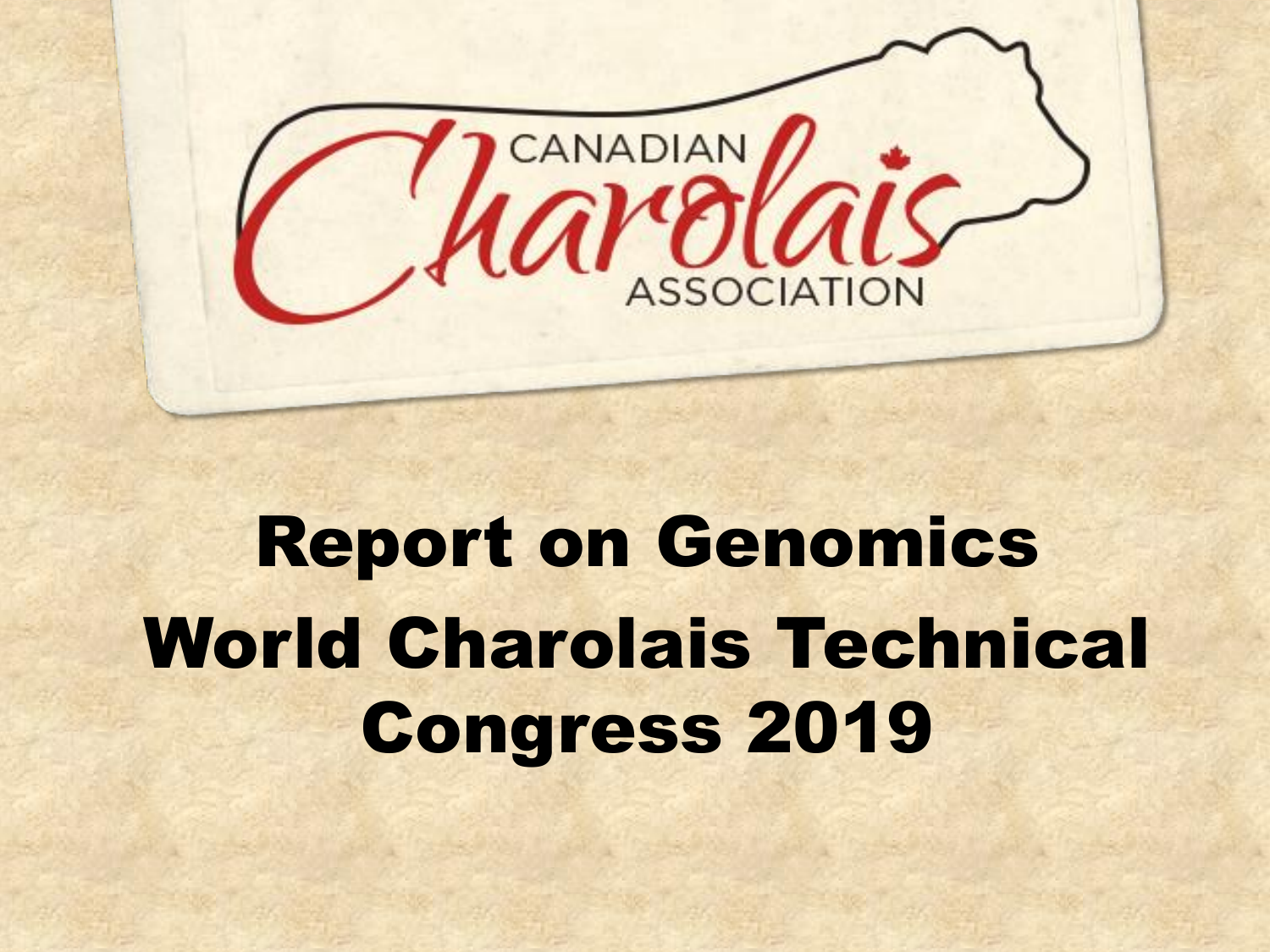# **Background**

- CCA started on the road to Genomics in 2014 in order to improve the accuracy of EPDs and allow for much improved genetic evaluation of young animals
- Agreed to provide DNA, pedigree and performance data to the University of Georgia to aid research of Single Step Evaluation (SSE)
- Single step method adopted by:
	- American Angus Association July 2017
	- Canadian Angus Association September 2017
	- American International Charolais January 2018
	- Canadian Charolais Association June 2018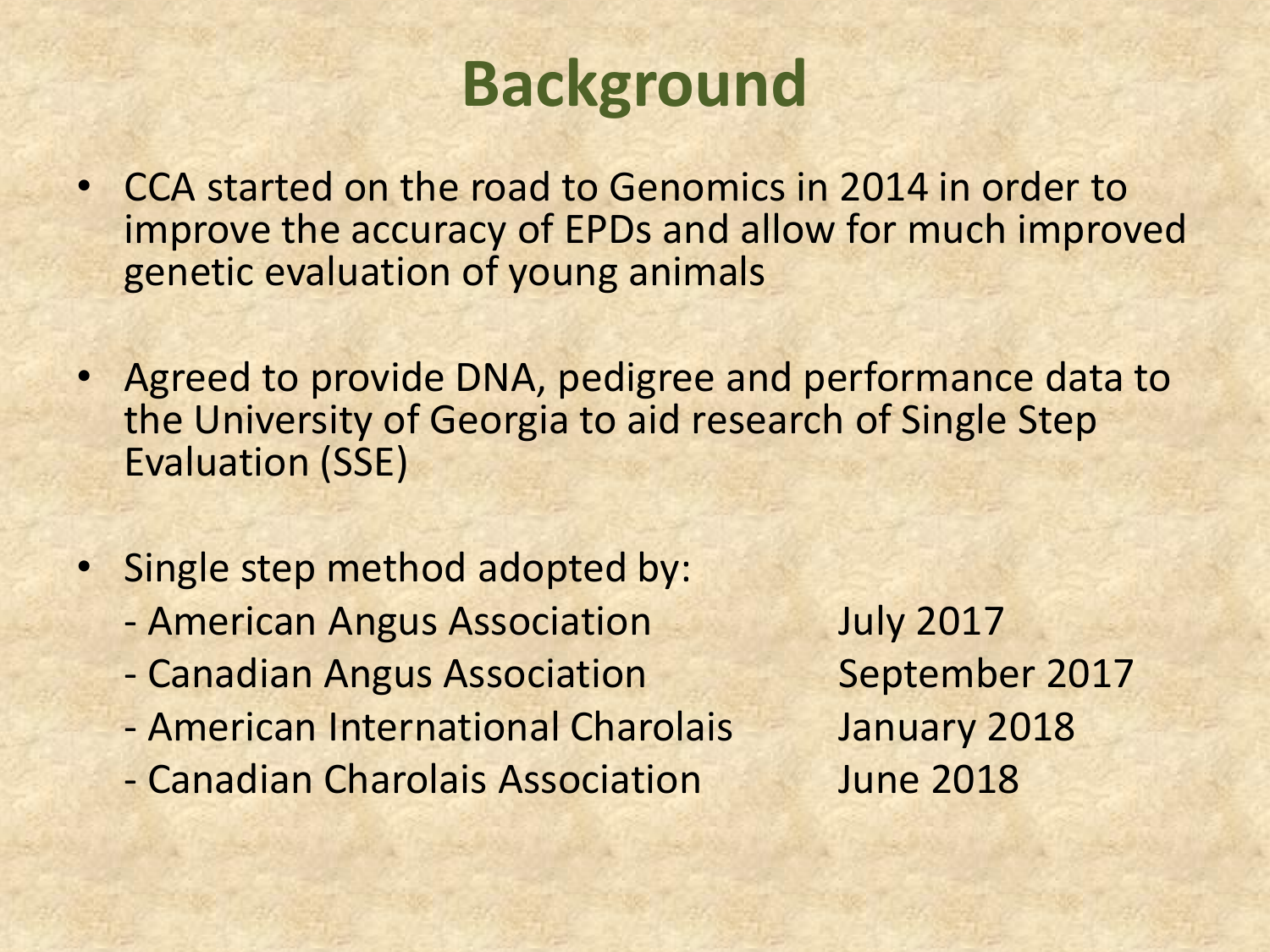# **SSE incorporates all sources of information**

- ✓ Accounts for relationship between genotyped animals and genomic prediction information
- $\checkmark$  Eliminates periodic calibration
- $\checkmark$  Reduces bias
- $\checkmark$  Identifies differences that the pedigree alone cannot detect

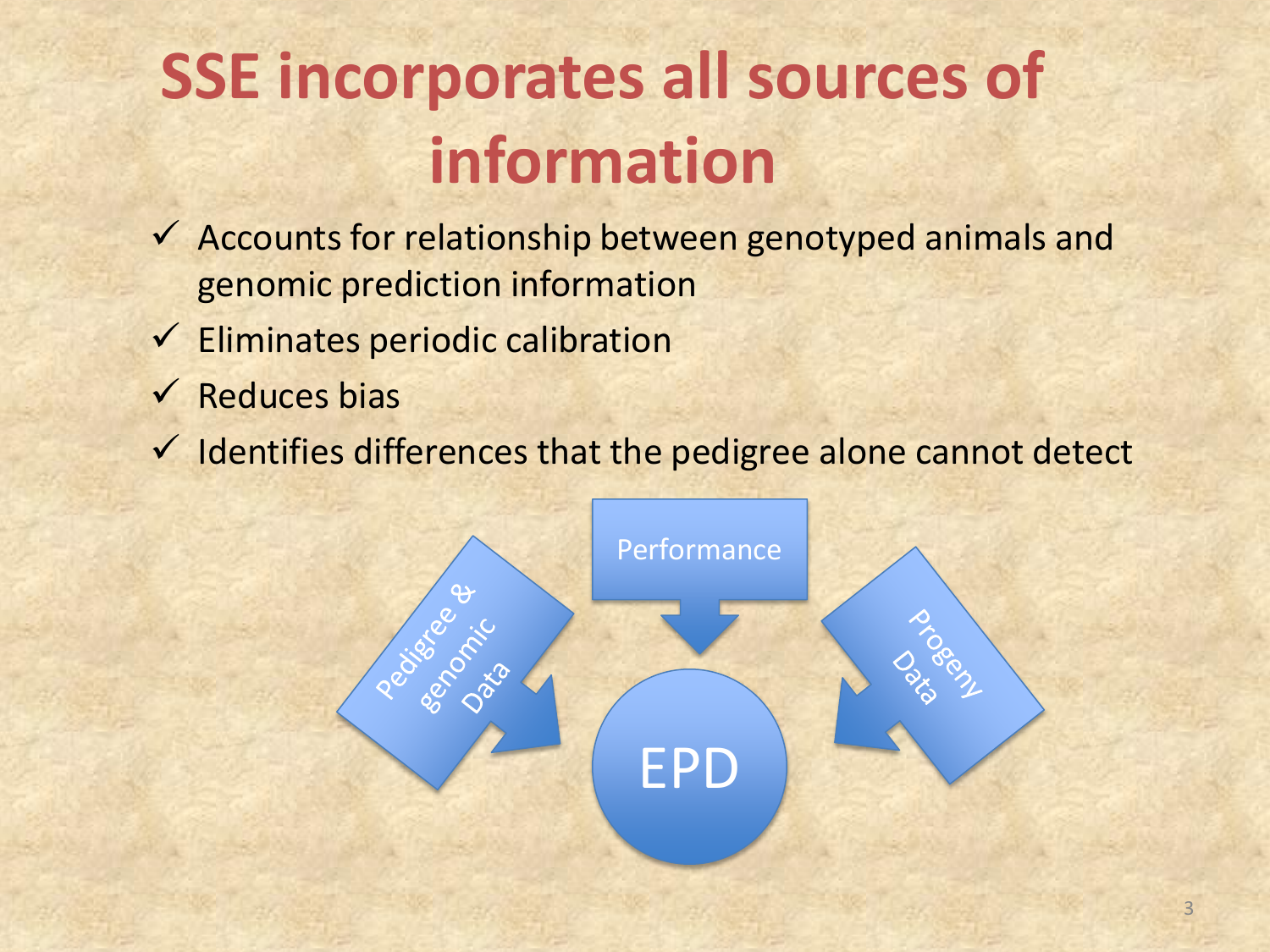

- First official EPD run that included Genomic information in July 2018
- As of July 2019, CCA has included **4,432** Genomic tested animals in our database
- Data is primarily 50K results from bulls used in AI and walking bulls – especially those used in purebred Charolais herds + about 1,000 older, breed-significant sires from the Canadian Genome Project
- Have started testing females primarily with the 50K chip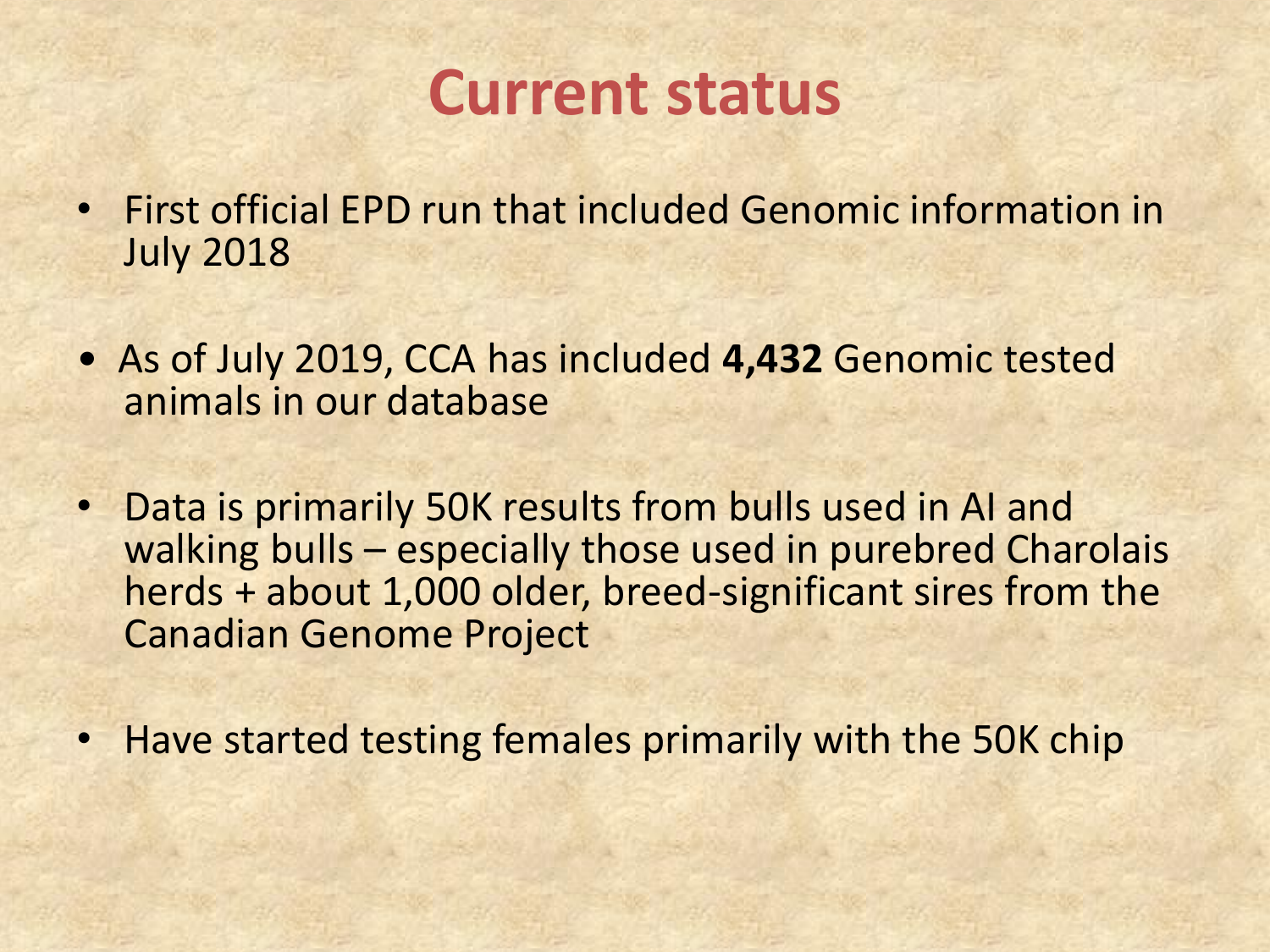# **Impact of Genomic test**

### GEPD = genomics added / EPD = same data without genomics

| <b>Trait</b>  | <b>Number</b><br><b>Animals</b> | <b>Accuracy</b><br><b>GEPD</b> | <b>Accuracy</b><br><b>EPD</b> | <b>Diff</b> |
|---------------|---------------------------------|--------------------------------|-------------------------------|-------------|
| <b>CE</b>     | 1081                            | 0.36                           | 0.22                          | $+.14$      |
| <b>BW</b>     | 1365                            | 0.65                           | 0.40                          | $+.25$      |
| <b>WW</b>     | 1365                            | 0.42                           | 0.25                          | $+.17$      |
| <b>YW</b>     | 1365                            | 0.33                           | 0.18                          | $+.15$      |
| <b>MILK</b>   | 1365                            | 0.25                           | 0.14                          | $+.11$      |
| <b>CWT</b>    | 1365                            | 0.16                           | 0.10                          | $+ .06$     |
| <b>REA</b>    | 1365                            | 0.17                           | 0.08                          | $+ .09$     |
| Fat           | 1365                            | 0.16                           | 0.10                          | $+ .06$     |
| <b>Marble</b> | 1365                            | 0.15                           | 0.07                          | $+ .08$     |

**Improvement in all traits and significant improvement in accuracy for birth & growth traits between Spring 2018 EPDs and GEPD evaluation**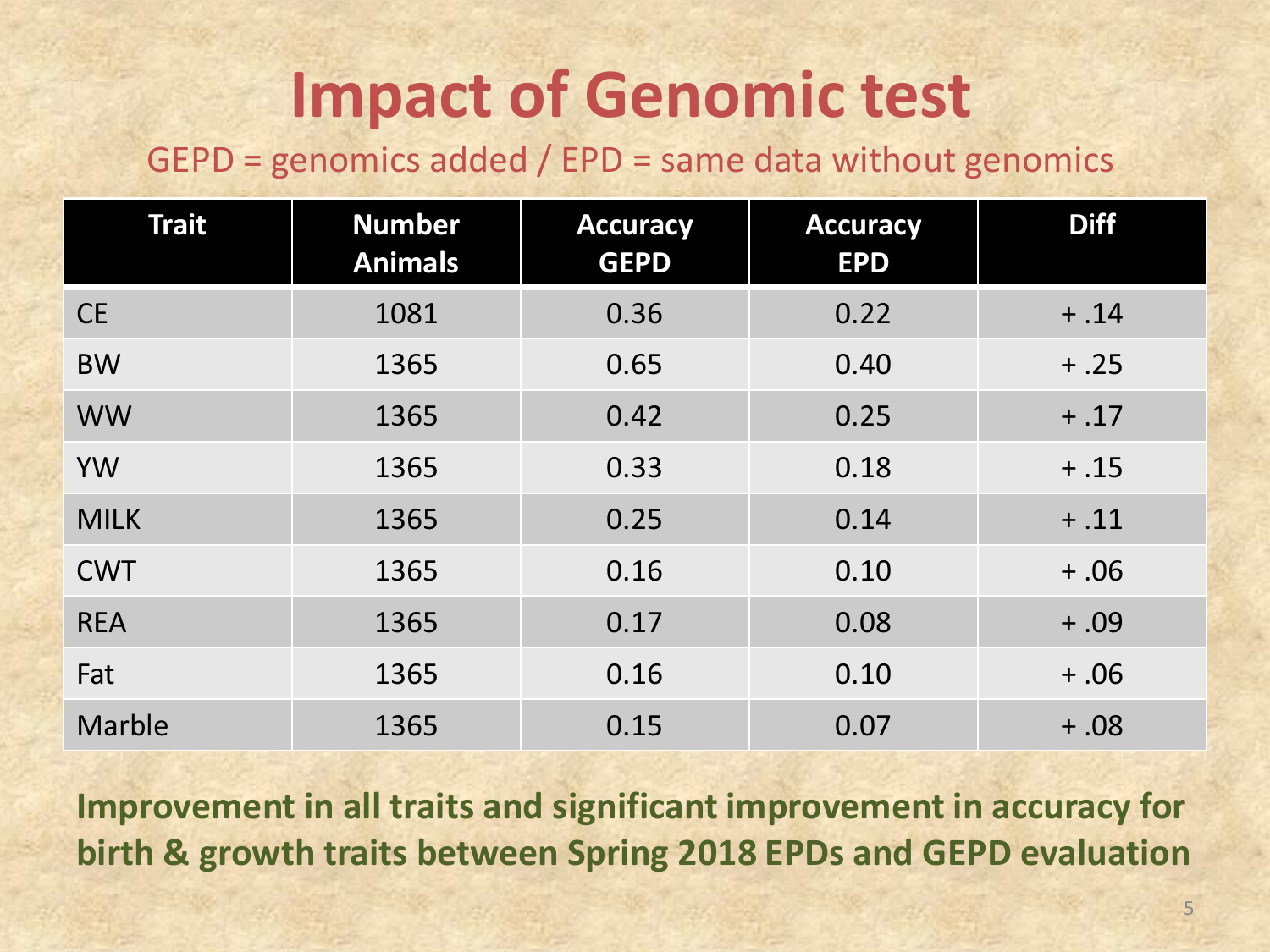## **Sample accuracy improvement**

#### **Sample of similar pedigrees**

#### **Bulls – Genomic tested accuracy**

| <b>Registration # Birth W Weaning W</b> |     |                  | <b>Yearling W</b> | <b>Sire</b>     |
|-----------------------------------------|-----|------------------|-------------------|-----------------|
| <b>SMC745629</b>                        | .59 | .38              | .31               | <b>Monument</b> |
| <b>PMC751031</b>                        | .62 | .41              | .32               | Hallelujah      |
| <b>PMC751034</b>                        | .61 | .40 <sub>1</sub> | .30               | Hallelujah      |
| Average                                 | .61 | .40 <sub>2</sub> | .31               |                 |

#### **Females – Not genomic tested**

| <b>Registration # Birth W Weaning W</b> |        |        | <b>Yearling W</b> | <b>Sire</b>     |
|-----------------------------------------|--------|--------|-------------------|-----------------|
| PFC751023                               | .38    | .26    | .16               | Hallelujah      |
| <b>PFC751030</b>                        | .37    | .26    | .15               | Hallelujah      |
| PFC751043                               | .38    | .27    | .18               | <b>Monument</b> |
| Average                                 | .38    | .26    | .16               |                 |
|                                         |        |        |                   |                 |
| <b>Difference</b>                       | $+.23$ | $+.14$ | $+.15$            |                 |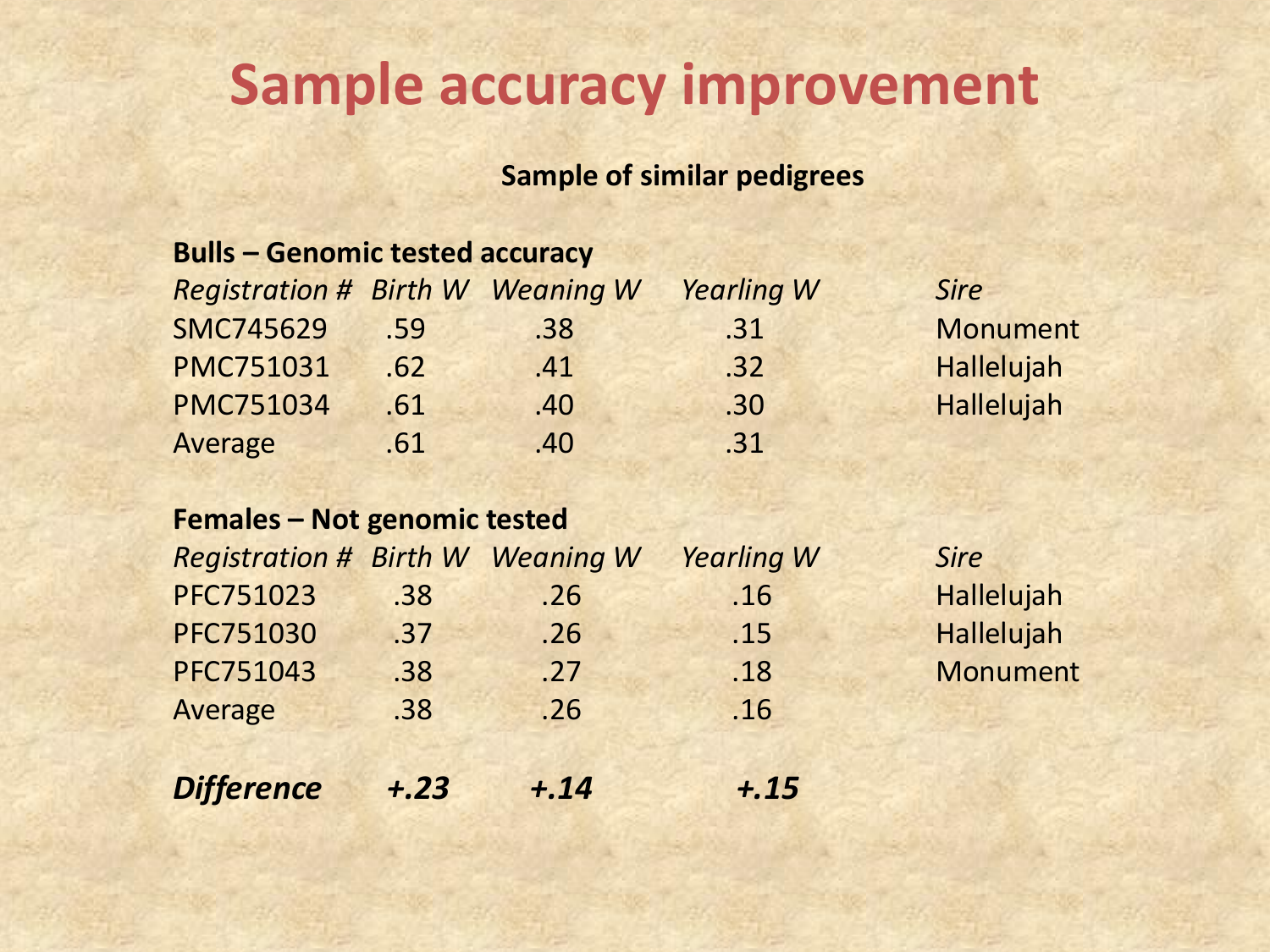## **Accuracy**

• Accuracy improvement is most significant when there are no or few progeny

• Accuracy improvement decreases when more progeny are added and eventually converge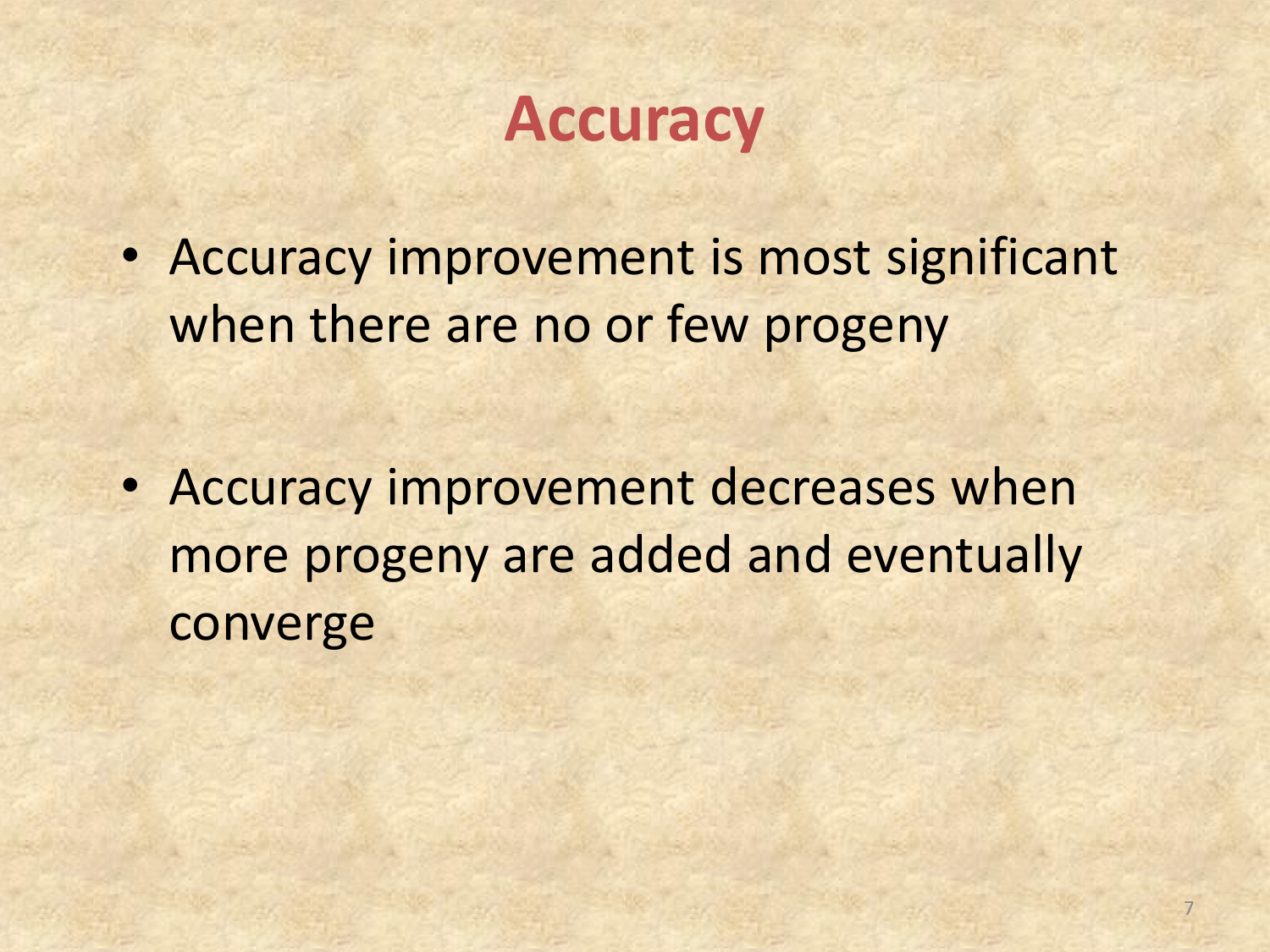## Example: BW Accuracy

| # of Progeny | <b>EPD</b> | <b>GEPD</b> | <b>Diff</b> |
|--------------|------------|-------------|-------------|
|              | .31        | .61         | $+.30$      |
| 20           | .56        | .73         | $+.17$      |
| 30           | .61        | .74         | $+.13$      |
| 430          | .88        | .89         | $+.01$      |

## Example: WW Accuracy

| # of Progeny | <b>EPD</b> | <b>GEPD</b> | <b>Diff</b> |
|--------------|------------|-------------|-------------|
|              | .19        | .38         | $+.19$      |
| 20           | .43        | .53         | $+.10$      |
| 30           | .47        | .55         | $+.08$      |
| 277          | .78        | .78         |             |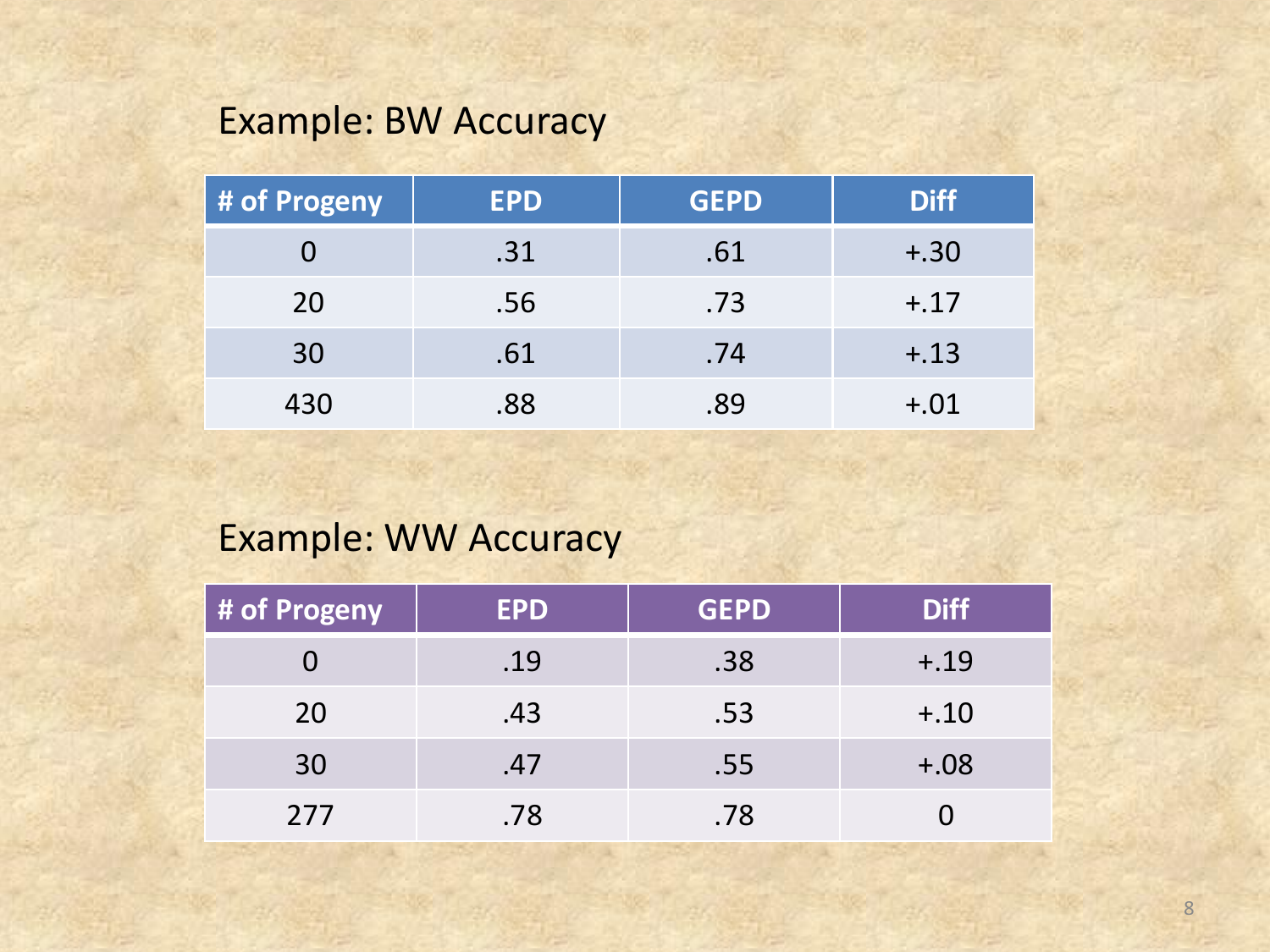## **Impact – Progeny Equivalents**

Approximate # of progeny required to have the same degree of information as adding Genomics to EPDs

|             | <b>Progeny Equivalents</b> |
|-------------|----------------------------|
| <b>CE</b>   | 10                         |
| <b>BW</b>   | 25                         |
| <b>WW</b>   | 15                         |
| <b>YS</b>   | 8                          |
| <b>Milk</b> | 10                         |
| <b>REA</b>  | 6                          |
| Fat         | 6                          |
| Marble      | 6                          |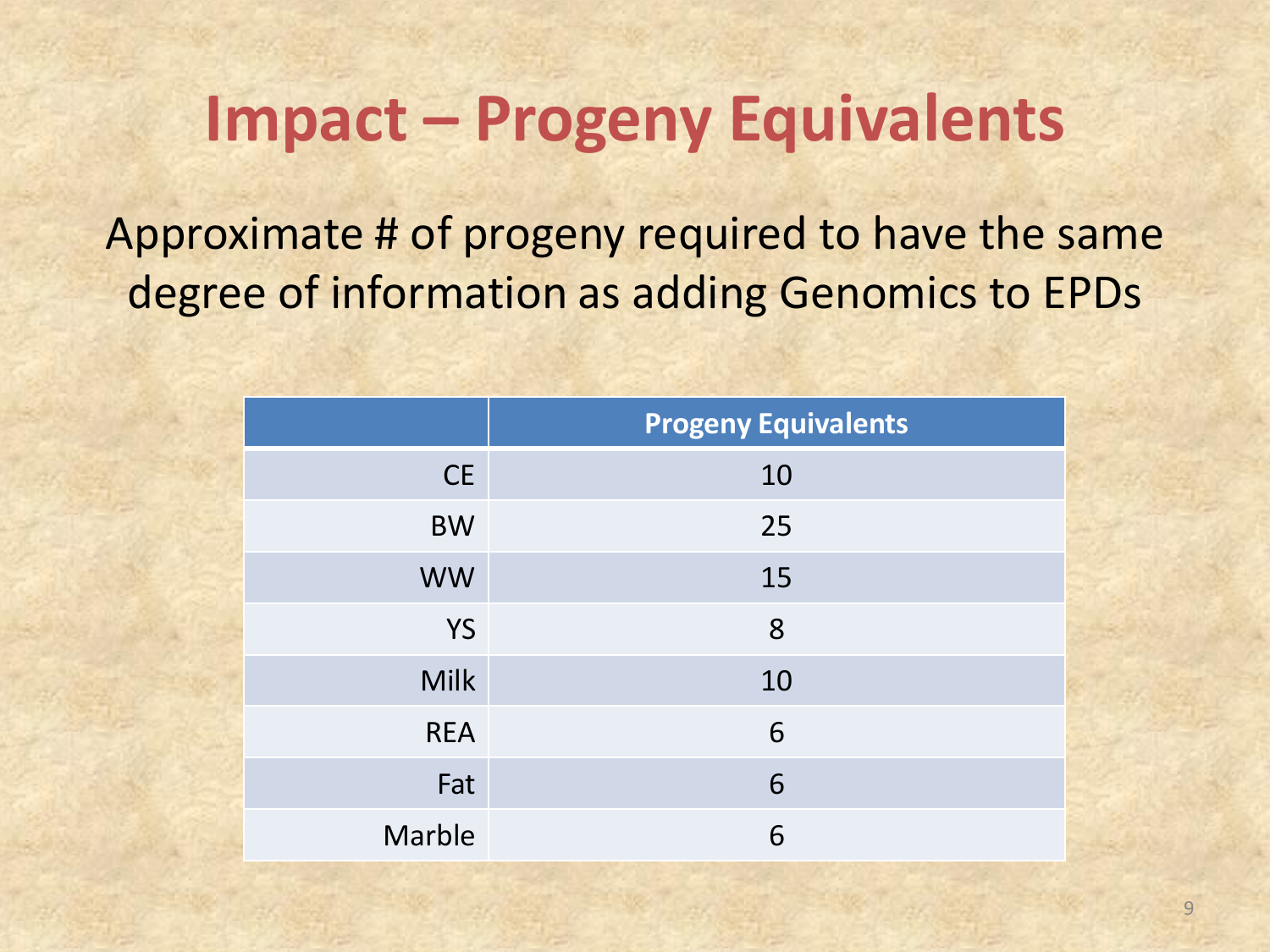# **Summary**

- Research has proven that the Single Step method of applying Genomics to EPDs is a valuable tool to accelerate and improve genetic evaluation
- Genomic information is updated in real time each time there is an EPD run and accuracies continue to improve as more Genomics tested animals are added
- Genomics will provide Charolais breeders and their customers the most accurate genetic evaluation possible early on